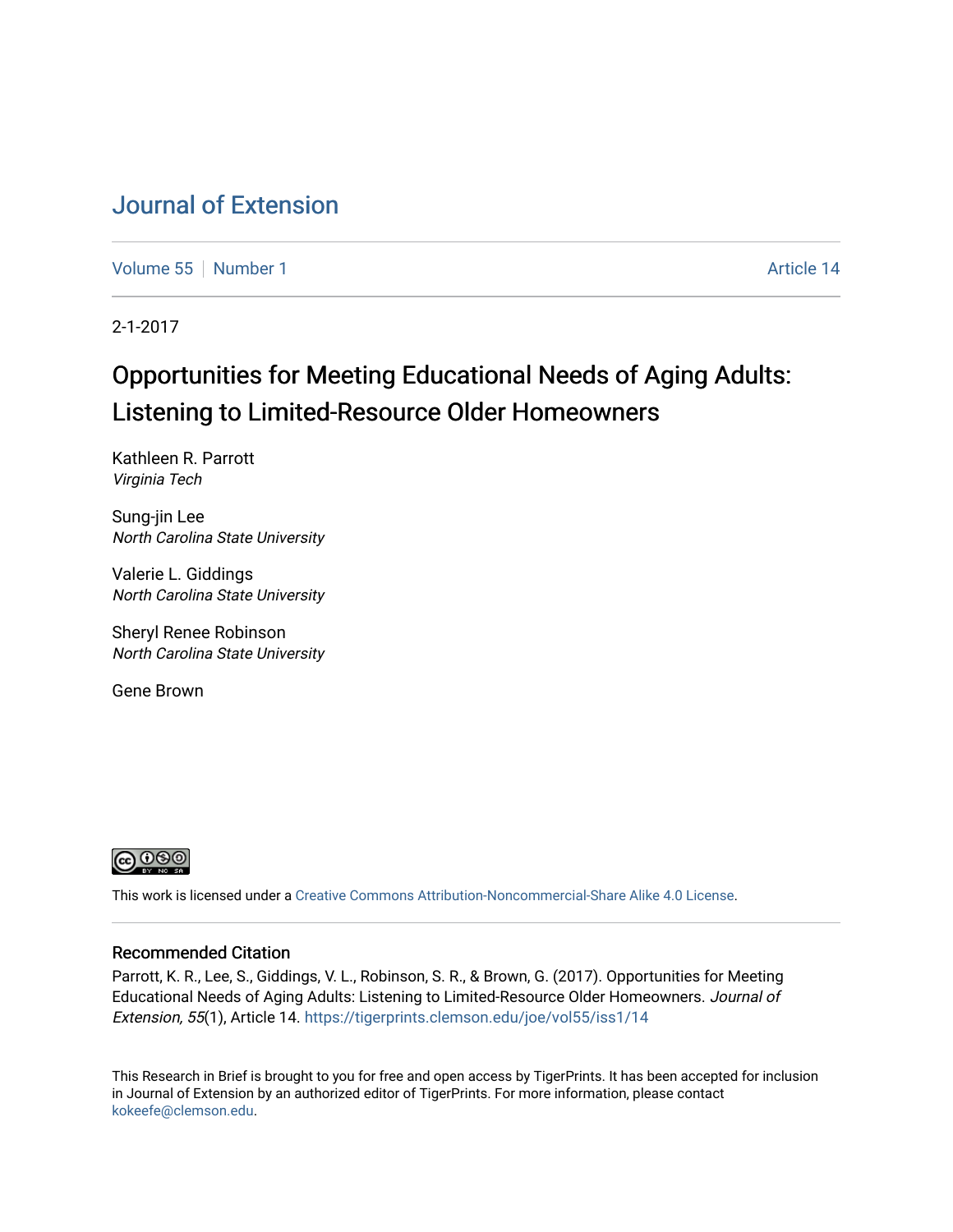

**February 2017 Volume 55 Number 1 Article # 1RIB3 Research In Brief**

# **Opportunities for Meeting Educational Needs of Aging Adults: Listening to Limited-Resource Older Homeowners**

### **Abstract**

We present descriptive findings from a North Carolina study of 30 limited-resource older homeowners who want to age in place, and we relate those findings to opportunities for outreach education. We grouped the findings from extensive participant interviews into five key areas. For two of those areas—health conditions and financial situation—critical educational content is needed. In addition, by understanding issues and attitudes related to the other key areas—neighborhood, family, and church/religion—Extension and other outreach professionals can develop and market educational programs that better address older adults' needs.

**Kathleen R. Parrott** Professor Virginia Tech Blacksburg, Virginia [homes@vt.edu](mailto:homes@vt.edu)

**Sung-jin Lee** Associate Professor North Carolina Agricultural and Technical State **University** Greensboro, North Carolina [slee@ncat.edu](mailto:slee@ncat.edu)

**Valerie L. Giddings** Associate Professor North Carolina Agricultural and Technical State **University** Greensboro, North Carolina [vlgiddin@ag.ncat.edu](mailto:vlgiddin@ag.ncat.edu)

**Sheryl Renee Robinson** Research Associate North Carolina Agricultural and Technical State **University** Greensboro, North Carolina [srrobins@ag.ncat.edu](mailto:srrobins@ag.ncat.edu)

**Gene Brown** Community Housing **Solutions** Greensboro, North Carolina [gbrown@chshousing.o](mailto:gbrown@chshousing.org) [rg](mailto:gbrown@chshousing.org)

### **Introduction**

A review of demographic trends in U.S. society reveals an aging population. Projections have suggested that slightly over 74 million people will be age 65 and older by the year 2030 and that approximately 88 million people will be in that age range by 2050 (U.S. Census Bureau, 2014). Further, forecasters have anticipated that there will be more than 9 million people over age 85 by 2030 and almost 19 million people over age 85 by 2050 (U.S. Census Bureau, 2014). Associated with these projections is the fact that average life expectancy continues to increase. A child born in 1950 had an average life expectancy of 68 years, whereas the average life expectancy today is about 79 years (National Center for Health Statistics, 2014).

The aging population represents both challenges and opportunities for educators, particularly those such as Extension educators, who are committed to providing outreach education to improve quality of life. In fact, Gerrior and Crocoll (2008) suggested that Extension is particularly well suited to provide critical educational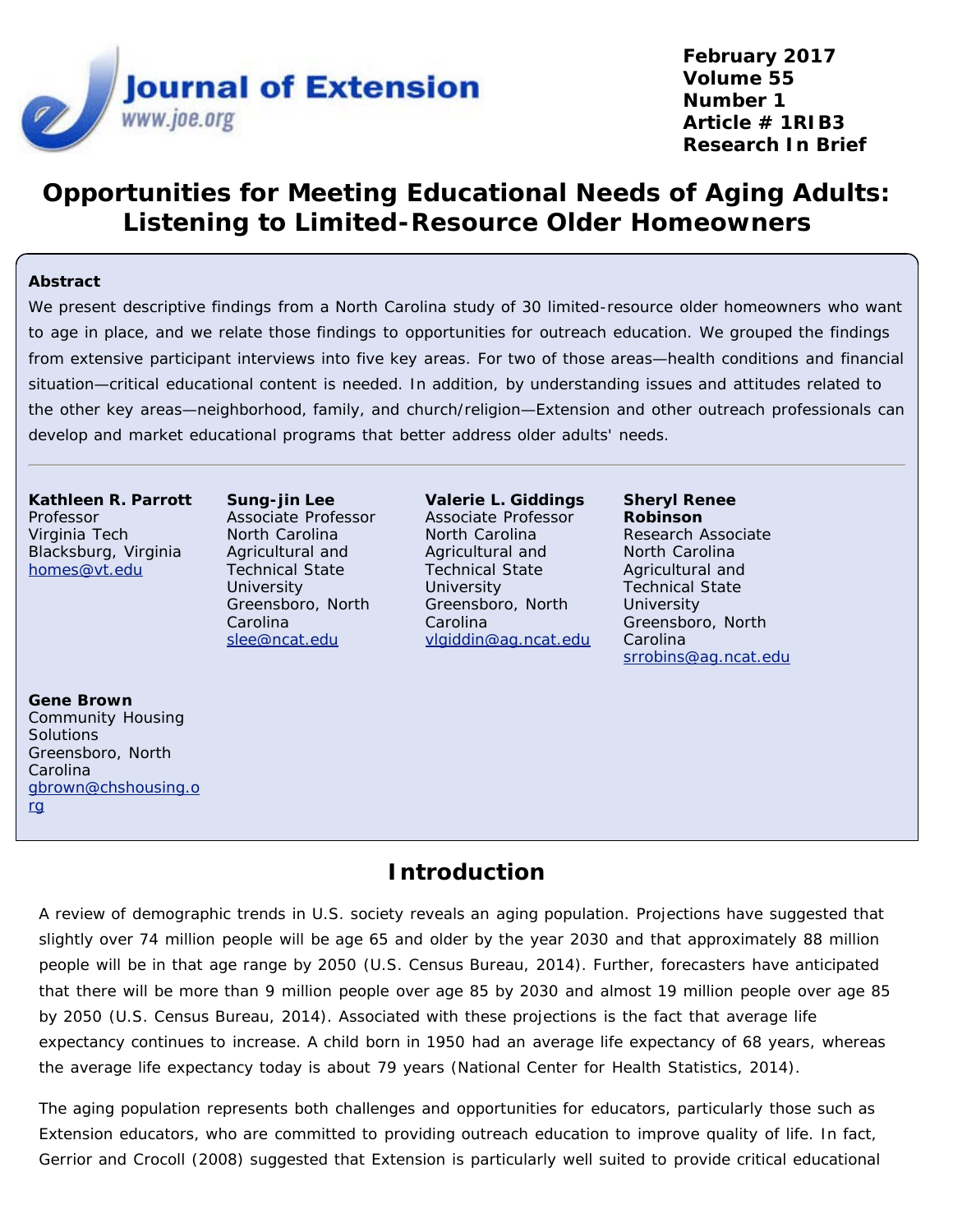One challenge/opportunity relates to aging adults' knowledge base. The aging adult brings a lifetime of formal and informal education and life experience to any education program. Yet aging involves new experiences for which older adults may be unprepared. Education is needed to help older adults with the myriad changes they face in their new stage of life. Chen (2001) suggested that education can, in fact, be empowering to older adults.

### **Housing and Aging in Place**

The majority of older Americans want to stay in their own homes for as long as possible (American Association of Retired Persons, 2000). As a result, there is a need to provide older persons with information to assist them in remaining independent in their homes (Tremblay, 2001). *Aging in place* is a term that is increasingly used in association with the desire of older adults to retain their independence and remain in their homes and communities for as long as is reasonably possible (Wiles, Leibing, Guberman, Reeve, & Allen, 2011). Aging in place can be facilitated through home modifications that make a home safer for and more supportive of its aging adult resident (Tremblay, 2001). At the same time, aging in place can be supported through education related to issues surrounding aging and the varied choices in housing that support successful aging (Chen, 2001; Lipman, Lubell, & Salomon, 2012).

## **North Carolina Study**

In 2013, the Department of Family and Consumer Sciences at North Carolina Agricultural and Technical State University began a 3-year, two-phase research project to assess strategies low-income older North Carolina homeowners were using to remain in their homes. This article focuses on the first phase of the research, which involved site visits and personal interviews with older homeowners who had recently completed home modifications. The purpose of the article is to present descriptive findings from the study and relate those findings to informational needs that could be addressed through outreach education, such as that delivered by Extension educators.

### **Methodology**

Between June 2013 and May 2014, in a central North Carolina city, interviews about aging in place were conducted with 30 limited-resource homeowners (income not exceeding 50% of the relevant county's area median income), aged 55 and over, who had completed home modifications. The homeowners were first contacted regarding participation in the study by the director of the nonprofit housing organization that had completed their home modifications (an author of this article) and then by other members of our research team. The interviews lasted approximately 30 min to 1 hr. All interviews were conducted by the same member of the research team and followed an eight-part content protocol. Responses were recorded and transcribed. Content analysis was used for qualitative data analysis. Transcribed interviews were independently reviewed by two researchers to provide intercoder reliability.

# **Descriptive Findings**

## **Descriptions of Participants and Their Housing**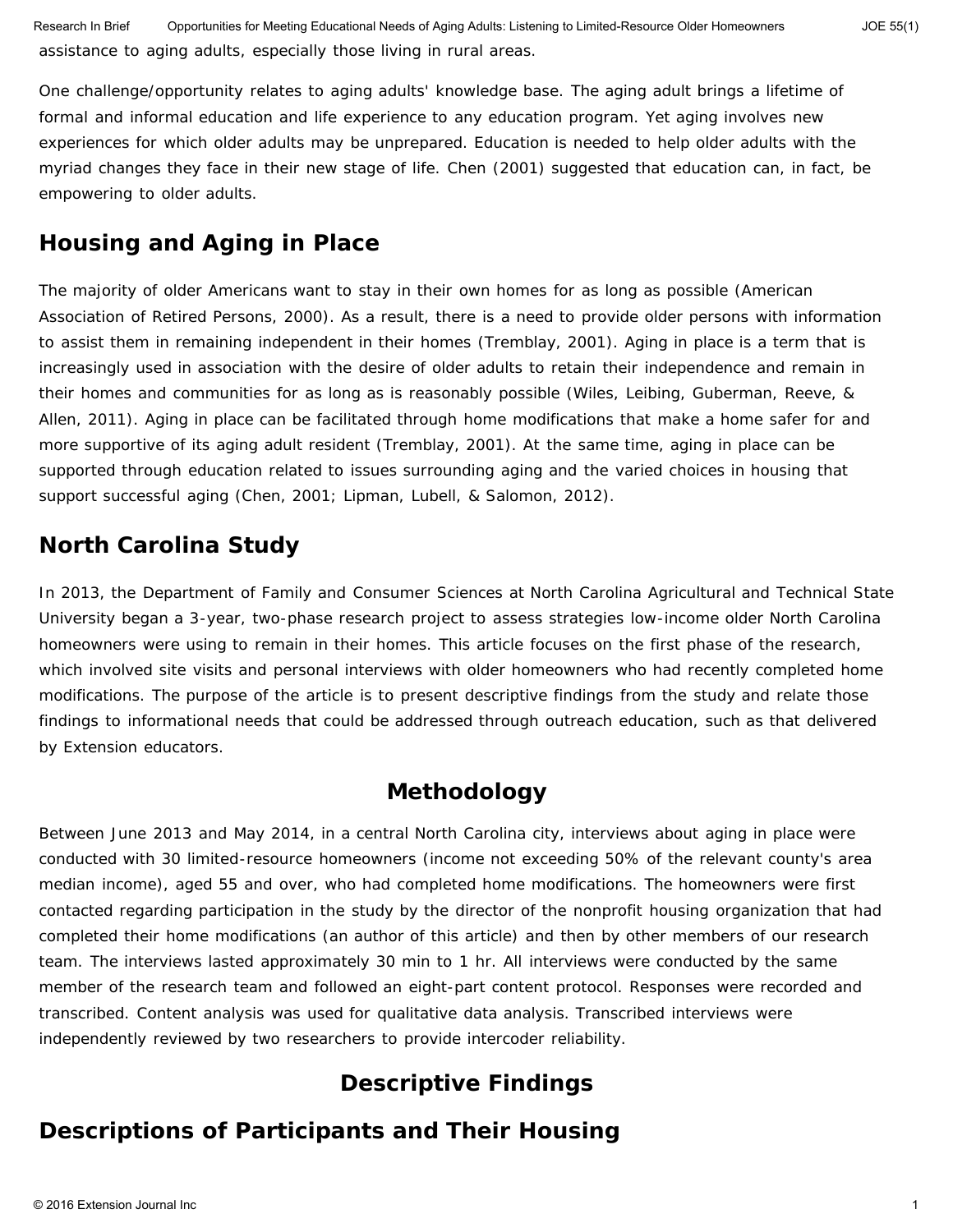The average age of participants was 73. Table 1 further describes the participants and general characteristics of their housing. Research In Brief Opportunities for Meeting Educational Needs of Aging Adults: Listening to Limited-Resource Older Homeowners JOE 55(1)

### **Table 1.**

Participant Characteristics and Housing Characteristics

| Characteristic                                  |    |
|-------------------------------------------------|----|
| Participant characteristics                     |    |
| Female                                          | 29 |
| Single                                          | 28 |
| Income of less than \$25,000                    | 29 |
| High school education or less                   | 15 |
| Housing characteristics                         |    |
| One-story single detached house                 | 29 |
| Two or three bedrooms                           | 28 |
| Home modifications had lowered housing<br>costs | 8  |
| Home still needing improvements                 | 21 |
| Note. Number of participants was 30.            |    |

Descriptive findings from the participant interviews were grouped into five key areas: health conditions, financial situation, neighborhood, family, and church/religion. Questions on health, financial issues, and neighborhood were part of the original framework of the interview. However, family and church/religion became important additional topics during data analysis due to the frequency with which participants raised these topics in the interviews.

### **Health Conditions**

All 30 participants had one or more health conditions that either required resources for managing the condition (e.g., medicine, medical monitoring, assistive devices) or could potentially limit the person's ability to live alone. Thirty-nine health conditions were identified; Table 2 shows the most frequent of those.

### **Table 2.**

Most Frequent Health Conditions of Participants

| <b>Health condition</b> |    |
|-------------------------|----|
| <b>Diabetes</b>         | 10 |
| High blood pressure     | 8  |
| Knee problems           |    |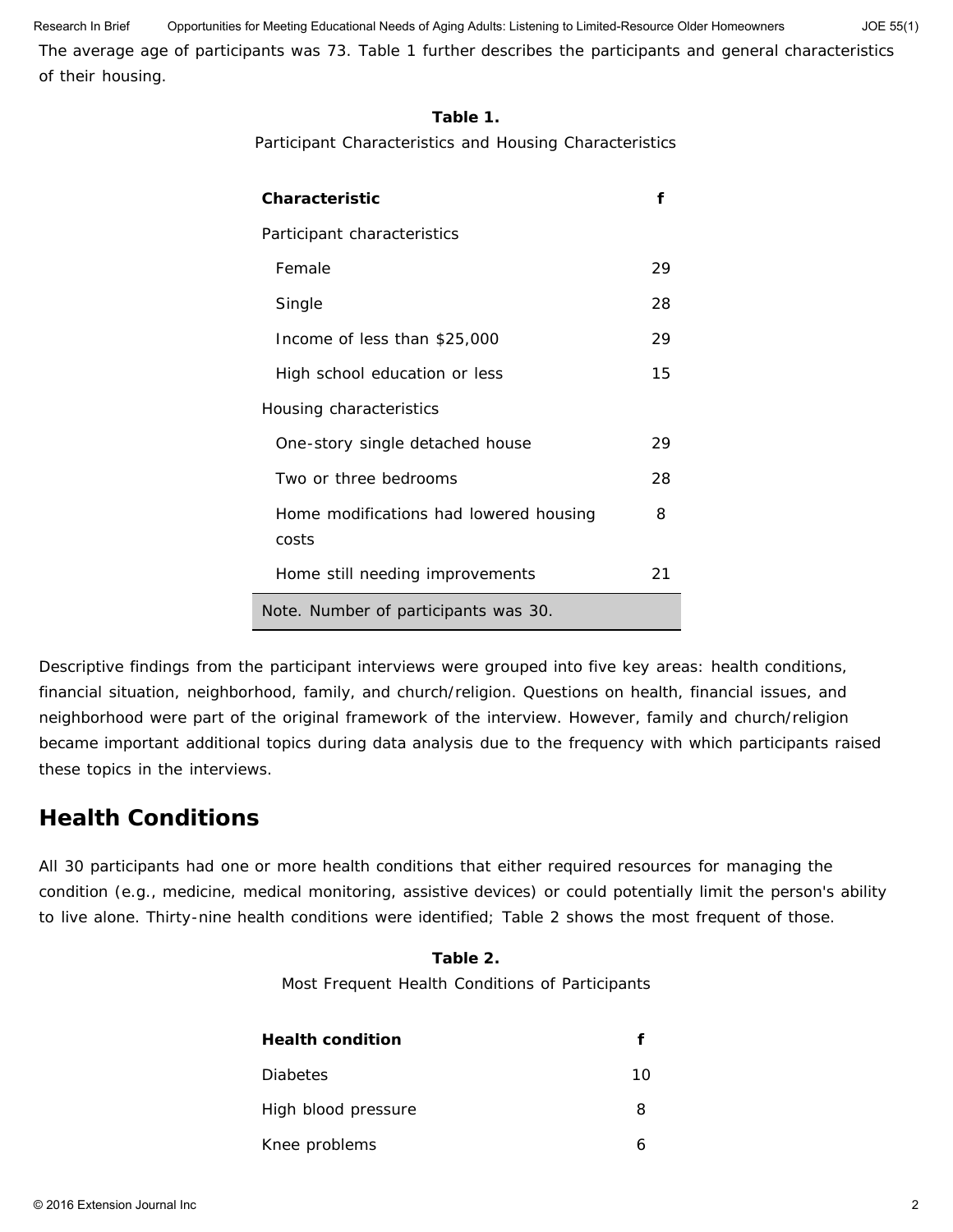Frequent falls 5 Arthritis 4 *Note.* 39 health conditions were identified by interviewees.

Activities of daily living (ADLs) are basic tasks, such as eating, bathing, dressing, and toileting, that people complete to maintain independent living (Weiner, Hanley, Clark, & Van Nostrand, 1990). About half of the study participants reported that they were able to manage most of the ADLs  $(n = 14)$ , whereas others needed assistance from a caregiver/aid  $(n = 8)$  or a family member  $(n = 5)$ .

## **Financial Situation**

Overall, the financial situations of the participants were not secure. The majority of participants were heavily dependent on government resources, as shown in Table 3. However, some participants could not distinguish, or did not know, what types of government resources they actually received. About half of the homeowners (*n* = 16) still had mortgages, and most had no financial resources to handle emergencies, as typified by the following interview excerpt:

Interviewer: [Do you have] funds for emergencies, if something breaks down?

Participant: Nothing. I ain't got a dime.

Interviewer: Your home here, does it still have a mortgage?

Participant: Yeah. About 13 more years, I believe.

Most participants had been employed during much of their adult lives. However, they had not made financial plans for aging and did not have pension funds. Also, they were not very knowledgeable about community resources and depended on family members or community agency workers to assist them in obtaining such resources.

### **Table 3.**

Government Resources Used by Participants

| <b>Government resource</b>                |    |
|-------------------------------------------|----|
| Social Security                           | 18 |
| Supplemental Nutrition Assistance Program | 11 |
| Medicare                                  |    |
| Medicaid                                  | 4  |
| Social Security Disability Insurance      | 4  |
| Supplemental Security Income              |    |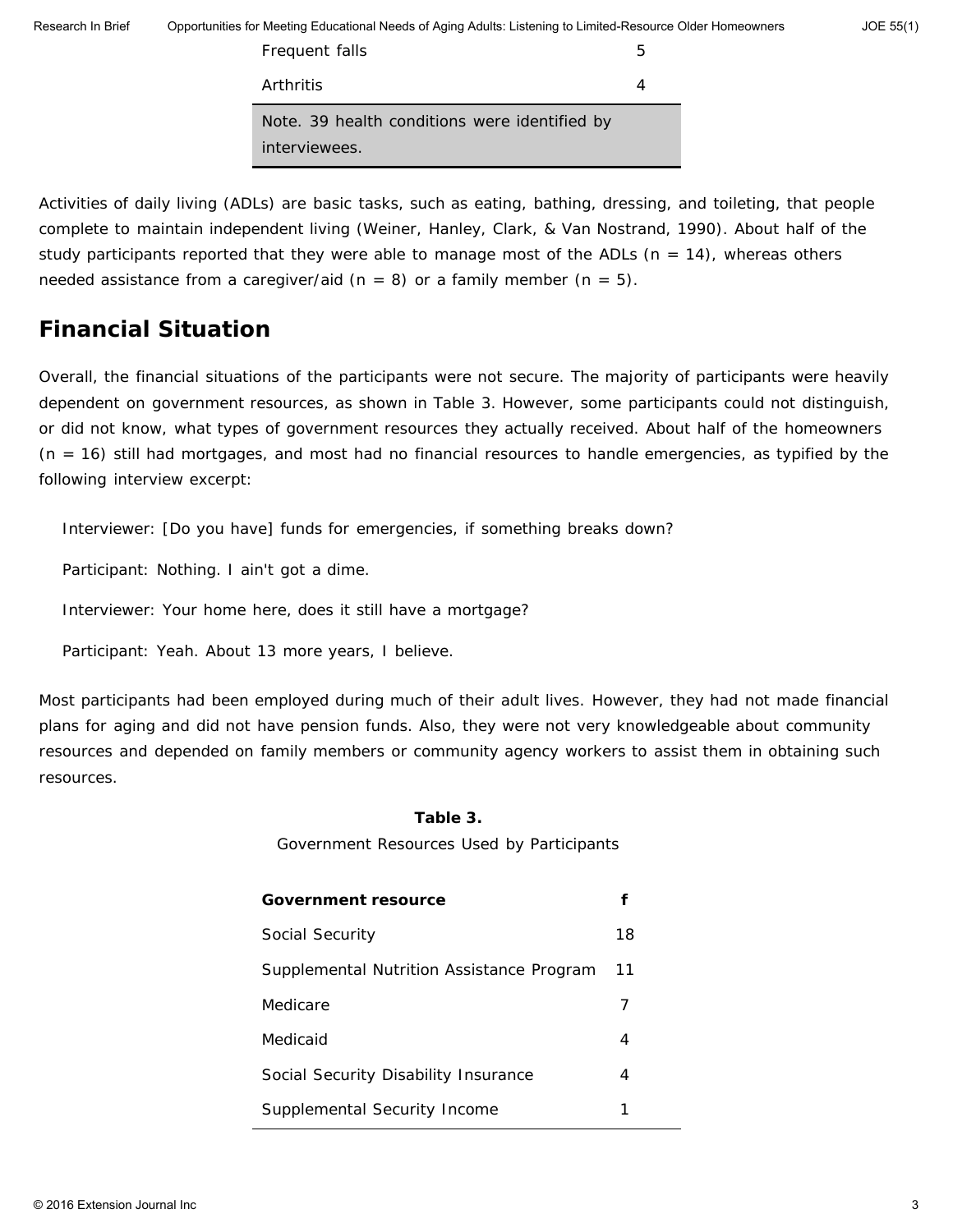# **Neighborhood**

Participants generally had strong feelings about their neighborhoods (Table 4). Those feelings were mixed, relating to both positive and negative aspects of the neighborhoods.

**Table 4.**

| LADIE 4.                             |    |
|--------------------------------------|----|
| Participants' Perspectives on Their  |    |
| Neighborhoods                        |    |
|                                      |    |
| Perspective on neighborhood          | f  |
| Best liked aspects of neighborhood   |    |
| Connections to neighbors             | 17 |
| Friendliness of neighbors            | 9  |
| Quietness                            | 8  |
| Least liked aspects of neighborhood  |    |
| Unfriendly neighbors                 | 14 |
| Changes/turnover in neighborhood     | 11 |
| Noise/safety issues                  | 8  |
| Neighborhood is best feature of home | 7  |
| Chose home for neighborhood features | 6  |

# **Family**

Family was both a support and a liability for participants. In some cases, an extended family was supportive of the aging adult (Table 5). In other situations, a family member or family members were being supported in some way by the older adult.

### **Table 5.**

Participants' Family Relationships

| Description of family relationship                                          |   |
|-----------------------------------------------------------------------------|---|
| Children/grandchildren live in home                                         |   |
| Chose home because of connection to family<br>(e.g., ownership or location) |   |
| Depend on family member as caregiver                                        | h |

### **Church/Religion**

Faith, God, and religion were unexpected aspects of responses from many of the participants, who were not specifically asked by the interviewer about their faith or religion. Almost half of the participants (*n* = 12)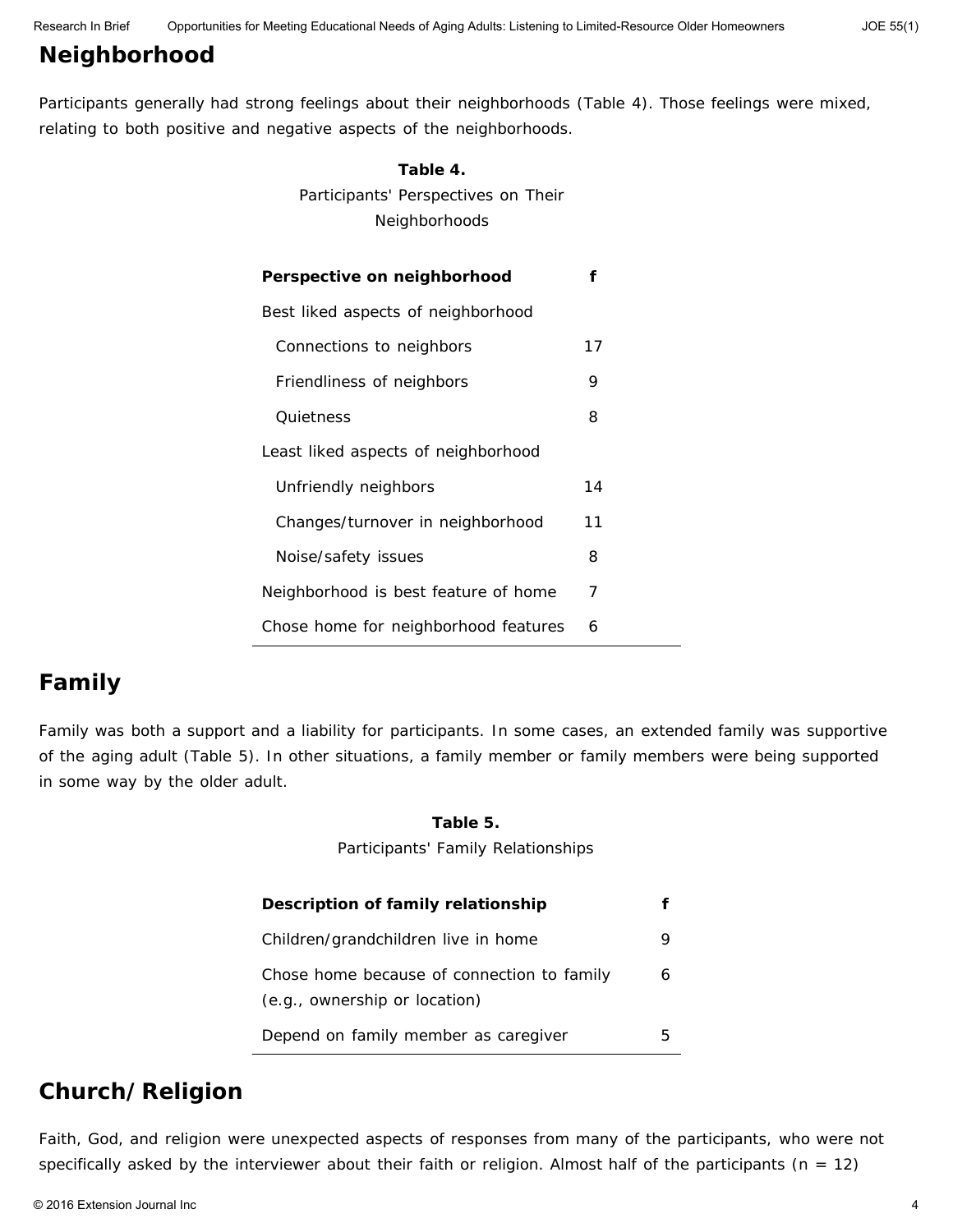credited God for healing medical problems or indicated that they prayed for help with health problems.

In response to the question "What do you like most about your neighborhood?" one participant said, "Most? Let me see . . . there's a church right there." Additionally, six study participants identified a church they were attending or had attended or a neighborhood church as a place that gave them a sense of security or a source of emergency help.

### **Discussion**

The descriptive findings discussed here show that there is need as well as opportunity for education of older homeowners, particularly those interested in aging in place. In particular, education on managing chronic health conditions is needed as is education on improving financial well-being, which is related to present and future financial security (Consumer Financial Protection Bureau, 2015). Additionally, by understanding issues and attitudes related to neighborhood, family, and church/religion, Extension educators and other outreach professionals can better prepare and target educational programs to address the needs of older adults.

Managing chronic health conditions was a prevalent reality for participants, as exemplified by one participant who reported having broken two bones and undergone back surgery and then said, "Well, I think I can work with my diabetes pretty good, but I am concerned about my back and concerned about that foot." Another participant noted, "I do have to take a lot of medicine. Blood pressure medicines, all kinds of medicines . . . kidney medicines . . . all kinds of stuff. . . . It makes me sick I have to take so much." Yet another participant said, "I just went into the hospital . . . and had a new pacemaker put in. I have fibromyalgia. I have arthritis. I have seven stints, and most of them are in my legs." The high frequency of health conditions reported by participants could relate to poor diet, limited exercise, and obesity (Lazar, 2005; Saydan, Franklin, & Cowie, 2004). This possibility suggests that participants could benefit from educational programming on healthful living, especially related to nutrition.

There is a critical need for education for older adults related to financial resource planning as well. The precarious financial situation of most of the participants was a major limitation to their future ability to age in place. Despite heavy dependence on government resources, most participants did not recognize the various government programs available to them or understand how to qualify for such programs. For example, one respondent said, "I don't get any government support. I live off my Social Security check."

Feeling part of a neighborhood and knowing their neighbors was important to participants. Perceived neighborhood quality has been found to be important to life satisfaction and aging in place (Oswald, Jopp, Rott, & Wahl, 2010). At the same time, freedom of mobility and slowdown can limit older adults' activities (Chen, 2001). Therefore, those developing educational programming targeted to aging adults should consider building on the neighborhood link by locating events in older adults' neighborhoods, thereby making the programs more appealing and accessible. Another method for linking an educational program to an older person's neighborhood is using a current or former neighbor as a volunteer leader. In addition, using visual examples of buildings, activities, or people from familiar neighborhoods can be effective for linking educational programs to older persons. This idea is supported by Parker, Powell, Hermann, Phelps, and Brown (2011), who found that older adults' preferred format for educational delivery was video, in part because video could show familiar and real-life situations.

For many educational efforts, older adults' family members should be included. This scenario is especially true of family members who have caregiver roles. Specifically targeting family members of older adults can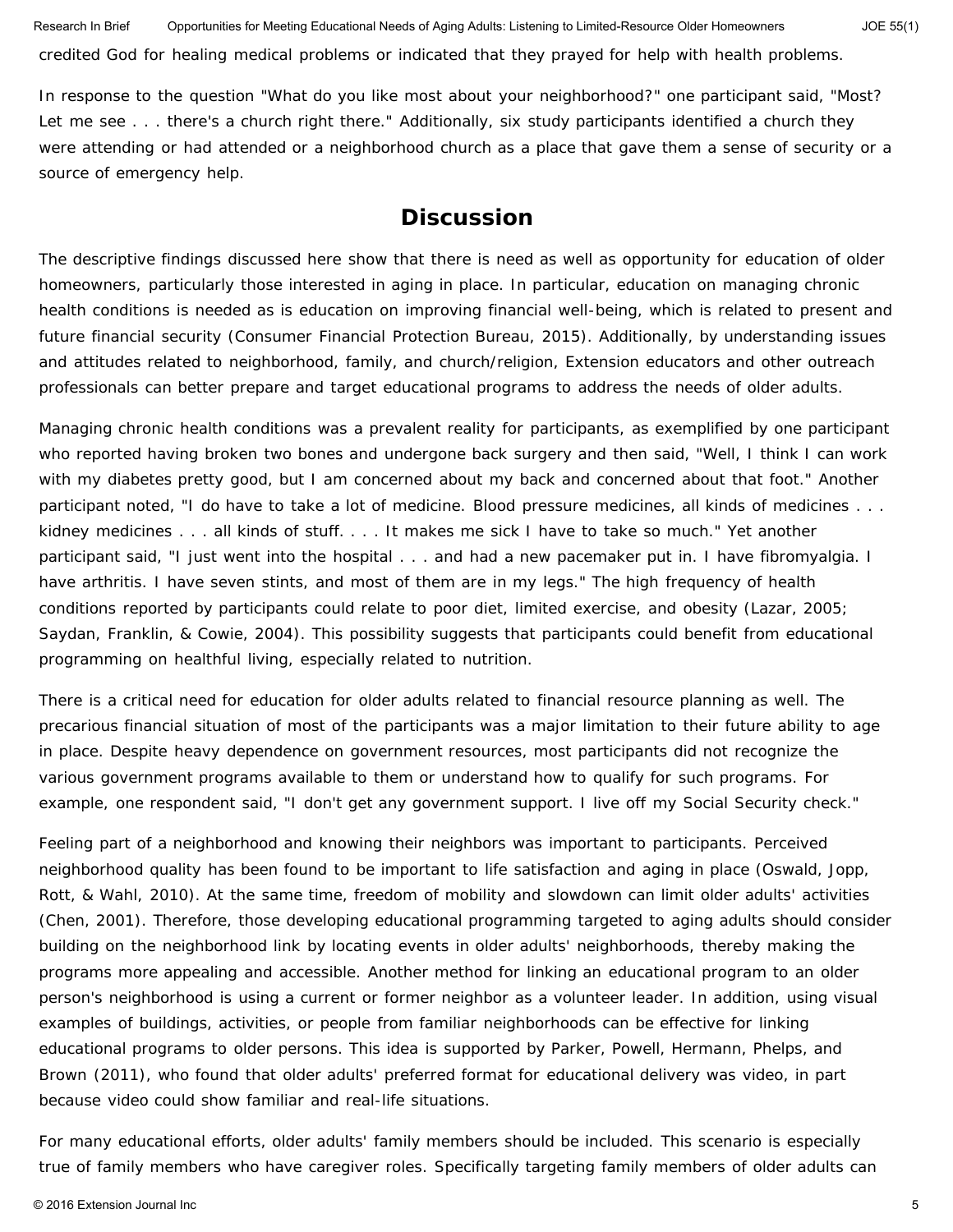expand a program's audience and help encourage the older adults to participate in the program. Reaching out to the family first also can result in information about educational needs of the older homeowner. However, educators need to be aware that there may be resistance on the part of some family members if they sense that the educational program could threaten their personal situations. In the study reported here, there were some situations in which it was not clear whether the family member was a caretaker, a dependent, or a combination of both.

Working with a community church is another way to reach an audience of aging adults. Many churches place a priority on community or social outreach and would be willing to partner with Extension or another outreach organization on an education program. Many older adults value their faith commitment for its purpose-in-life aspect as well as for the part it plays in providing involvement with others, and clergy are important support people (Chen, 2001). Providing an educational program in a neighborhood church near older adults offers the significant benefit of a familiar and easily accessible location.

### **Recommendations for Educational Programs for Older Adults**

As noted, critical educational content is needed to help older adults who wish to age in place manage their health conditions and improve their financial situations. Herein, we provide associated recommendations for such programming.

Specific educational programming related to older persons' health conditions could focus on

- various tools and assistive devices available for monitoring and managing chronic health conditions and ways to obtain, use, and benefit from these resources;
- electronic devices, cell phone applications (apps), and other technologies that promote healthful living but may be less familiar to this target audience;
- actions to take to help eliminate fall risks in homes; and
- health insurance and government programs related to health care, such as Medicare and Medicaid.

Financial education for assisting older homeowners with the aging process could cover

- financial resources available from the government and the needs these resources address,
- ways to qualify for government resources and realistic expectations related to the availability and sustainability of such resources, and
- local community and state resources for financial assistance for limited-resource households.

In addition to the need for financial education related to government and community resources, there is a need for general financial management education. This need is evidenced by comments from participants in our study and is likely one shared by many aging adults. Potential topics for such education include

• balancing income and expenses in retirement,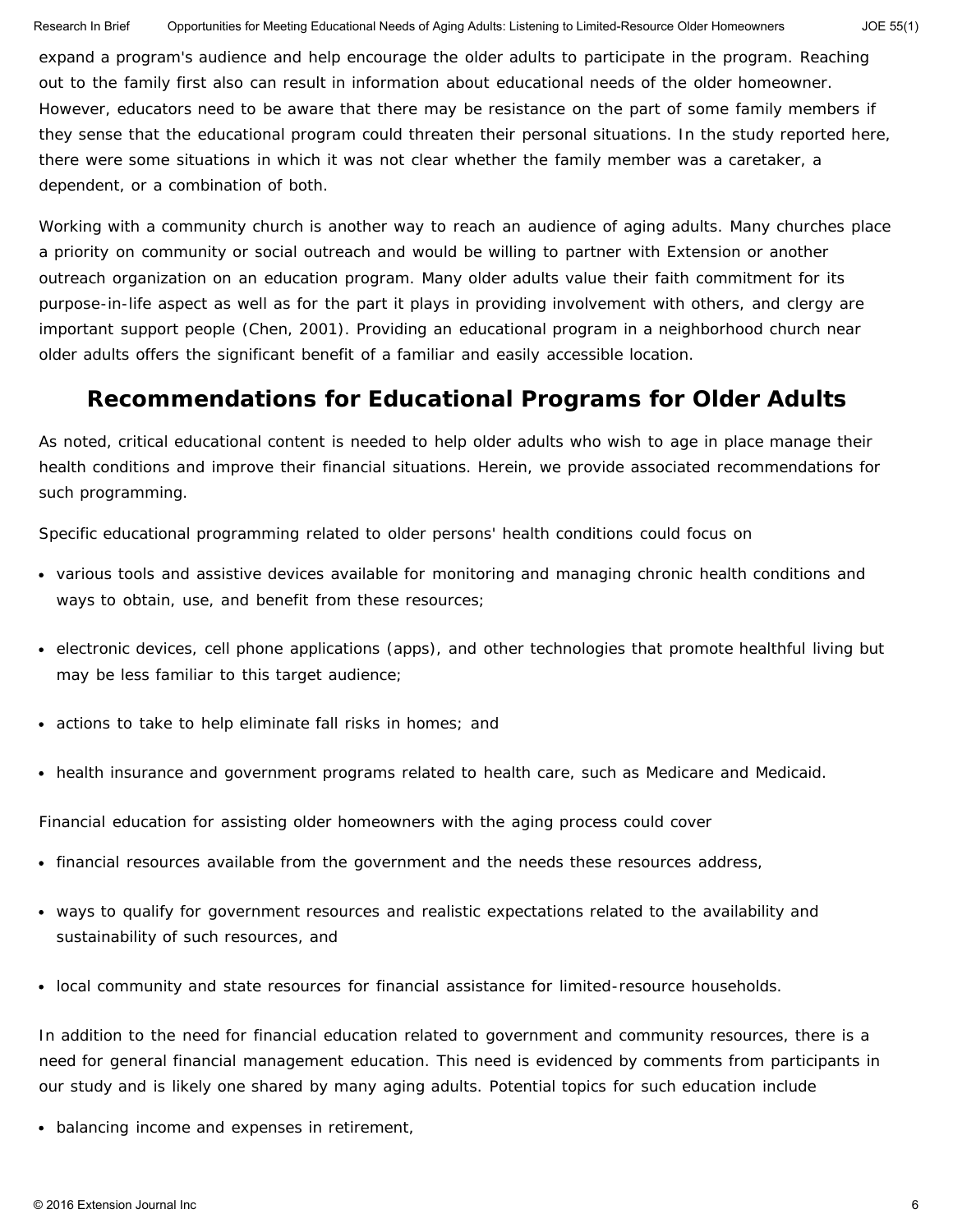- planning for future emergency expenses,
- budgeting for housing expenses,
- preparing for medical expenses, and
- setting financial priorities for the future.

## **Conclusion**

We have reported on a qualitative study of needs and opportunities related to outreach education for older homeowners who want to age in place. The merit of the study is of particular interest to Extension educators, who can reach the target audience and have the ability to offer the education needed to improve well-being.

Although the sample for our study was relatively small and taken from a single location, there is support for the findings and their applicability to Extension education. Rural residents are aging, as noted, for example, by the increased average age of farm operators, which was almost 60 in the 2012 Census of Agriculture (U.S. Department of Agriculture, 2012). Gerrior and Crocoll (2008) identified the increasing number of aging adults as a critical issue, emphasizing the associated impact on rural communities. Gerrior and Crocoll (2008) specifically noted the role Extension has in addressing health and economic well-being issues, which relates to key findings of our research. Finally, a recent Center for Housing Policy report (Lipman et al., 2012) focused on preparation for the growing population of older adults and highlighted the critical importance of issues we have raised here. Concerns discussed in the report included those related to helping older adults live in their own homes, assisting limited-income households of older adults facing housing cost burdens, and accommodating older adults who have health and mobility issues (Lipman et al., 2012). Extension educators are encouraged to focus on these critical issues and needs for older homeowners, especially those with limited resources, to increase opportunities for them to successfully age in place.

### **References**

American Association of Retired Persons. (2000). *Fixing to stay: A national survey of housing and home modification issues.* Retrieved from [www.assets.arp.org/rgcenter/ilhome\\_mod.pdf](http://www.assets.arp.org/rgcenter/ilhome_mod.pdf)

Chen, N. (2001). The meaning of aging. *Journal of Extension*, 39(6) Article 6IAW2. Available at: <https://joe.org/joe/2001december/iw2.php>

Consumer Financial Protection Bureau. (2015). *Financial well-being: What it means and how to help.* Retrieved from [http://files.consumerfinance.gov/f/201501\\_cfpb\\_digest\\_financial-well-being.pdf](http://files.consumerfinance.gov/f/201501_cfpb_digest_financial-well-being.pdf)

Gerrior, S. A., & Crocoll, C. E. (2008). USDA CSREES' role in broadening support for an aging nation. *Journal of Extension*, 46(1) Article 1COM2. Available at: <https://joe.org/joe/2008february/comm2.php>

Lazar, M. (2005). How obesity causes diabetes. *Science,* 307(5708), 373–375. Retrieved from <http://www.sciencemag.org/content/307/5708/373.short>

Lipman, B., Lubell, J., & Salomon, E. (2012). *Housing an aging population: Are we prepared?* Retrieved from [www.nhc.org/media/files/AgingReport2012.pdf](http://www.nhc.org/media/files/AgingReport2012.pdf)